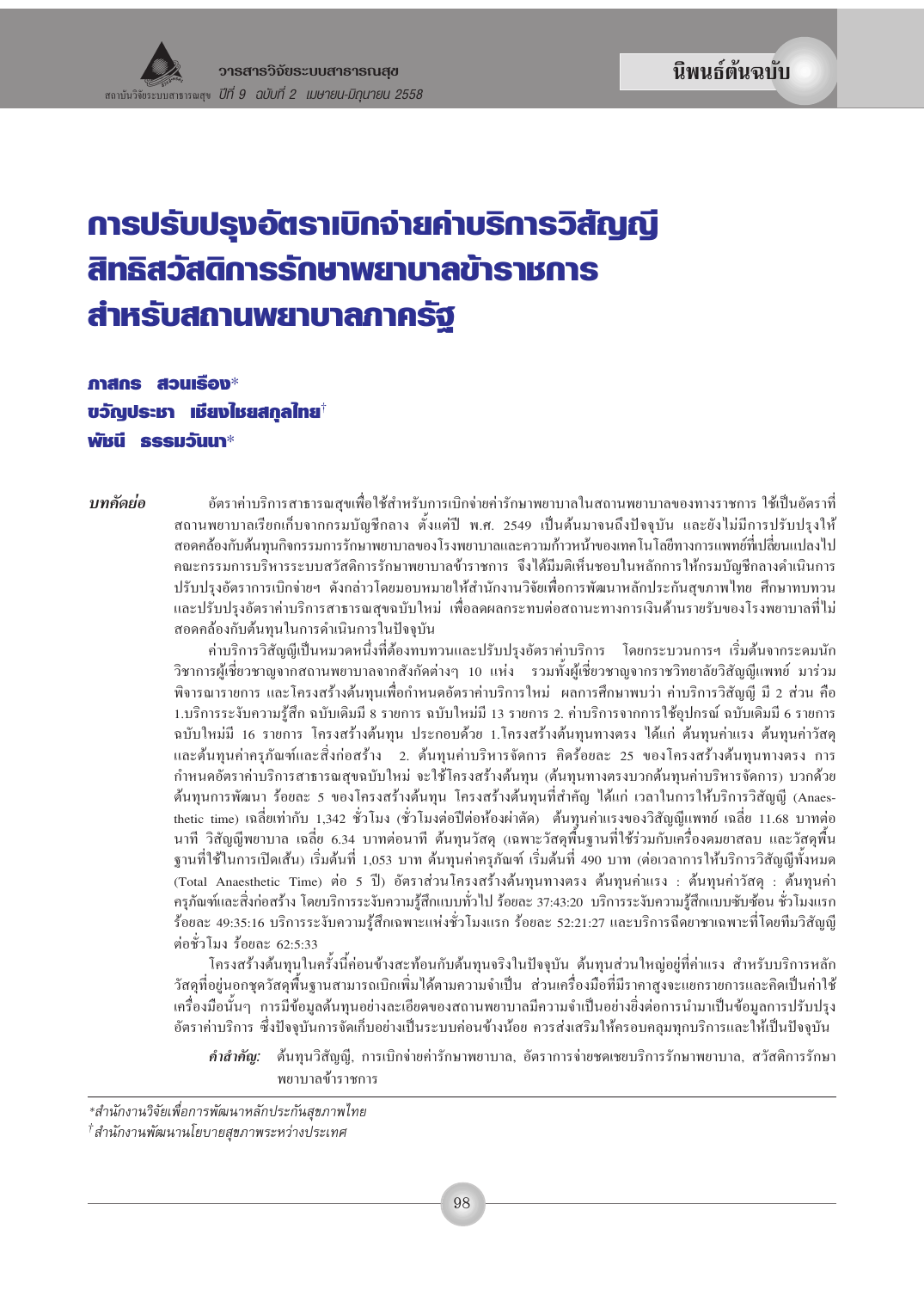#### *Abstract* **Reviewing Anesthesia Service Rate of Government Hospital for Reimbursement in Civil Servant Medical Benefit Scheme**

**Passakorn Suanrueang\*, Kwanpracha Chiangchaisakulthai\*\*, Patchanee Thamwanna\***

*\*Health Insurance System Research Office*

*\*\*International Health Policy Program, Thailand*

The rate of payment or reimbursement for health care services has been used by The Comptroller General's Department (CGD), Ministry of Finance of Thailand in Civil Servant Medical Benefit Scheme since 2006. This rate does not comply with the cost of medical care services and the advancement in medical technology. The Executive Committee of the Civil Servant Medical Benefit Scheme has resolved to improve that public health service rate. Thus, the Health Insurance Research Office (HISRO) has been assigned the responsibility to reviewing the reimbursement rate for health services. This review will bring about several recommendations and modifications that are aimed to reduce the financial burden of the reimbursements on revenues and control the costs of the drugs used. The existing reimburse rate that is inconsistent with the operating costs.

Qualitative and quantitative analysis were used to discuss on the current data of anesthesiology category. The first step was to conduct a focus group discussion with experts from 10 hospitals (Hospitals under Ministry of Public Health, Ministry of Defence and Hospital Medical School) and The Royal College of Anesthesiologists of Thailand. The second step was to consider the related items and then collected and analyzed cost structures consist of labor cost, material cost and capital cost.

The results indicated increasing units of two services, anesthesia services and equipment usage, from the period of 2006 to 2014. In anesthesia service, there were 8 items in 2006 and it had increased to 13 items in 2014. Meanwhile, the equipment usages cost was increased by 10 items from 6 items in 2006 to 16 items in 2014. In terms of structure cost, there are three highlighted findings. First, the total direct cost structure equals to the sum of labor cost, material costs and capital costs. Second, the administrative cost is accounted for 25 per cent from total direct cost. The updated price is derived from the full cost (total direct cost structure plus 25 percent overhead). Third, the future development cost composed of the sum of full cost and 5 percent of full cost.

The evidence suggested important findings in terms of Anaesthetic time records, at average of 1,342 hours. The average labor cost for an anesthesiologist was 11.68 baht per minute and 6.34 baht per minute for a nurse anesthetist. In terms of material cost, the combination of anesthesia care and the basic material used in the opening line, cost started from 1,053 baht. The equipment costs started from 490 baht per total Anaesthetic time per 5 years. The ratio of direct cost, labor cost: material cost: capital cost by General Anesthesia (GA), is estimated at 37:43:20, meanwhile the General Anesthesia for Complicated patient (GA (C)) ratio is estimated at 49:35:16. Regional Anesthesia (RA) first-hours service in sequence is estimated at 52:21:27 and Local Anesthesia with Monitored Anesthetic Care (LA with MAC) in the first-hours service is estimated at 62:5:33.

In conclusion, this above mentioned figure of the cost structure reflects the actual cost in present year, 2014. Labor cost recorded as the highest expenditure. However, additional cost can be requested when necessary. It is suggested, the expensive equipment has to be separated from basic instruments and form into new item. In addition to that, it is important and necessary to build comprehensive data for hospital cost to improve the public health service rate. Lastly, the study recommends that the systematic data collection and real-time data record have to be made.

*Keywords: Anesthetic costs, Medical Expenses Reimbursement, Compensation medical services rate, Civil Servant Medical Benefit Scheme*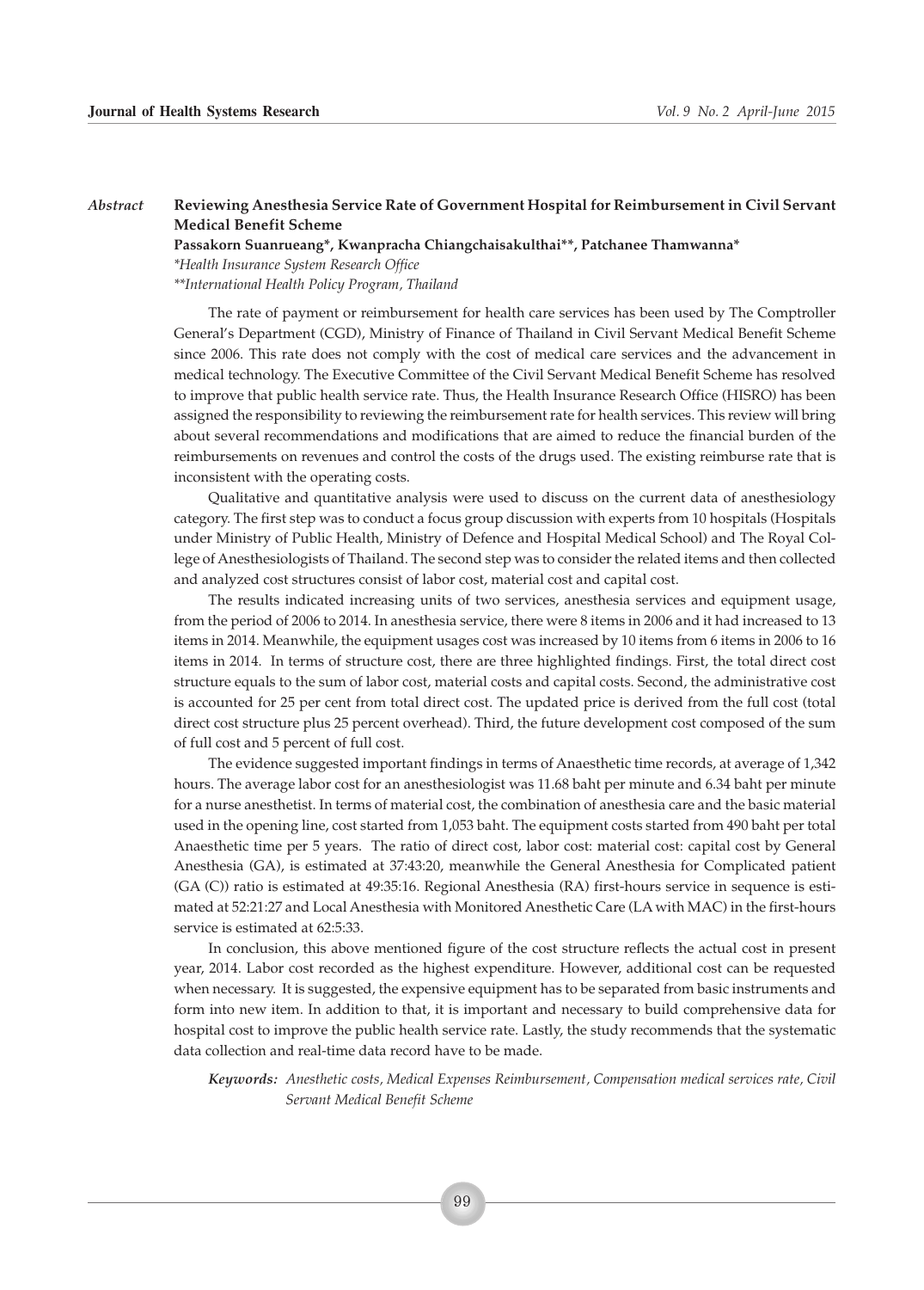

ู ะบบเบิกจ่ายตรงค่ารักษาพยาบาลผู้ป่วยนอก สิทธิรักษา พยาบาลข้าราชการ ใช้หลักเกณฑ์การจ่ายค่ารักษา ้ พยาบาลให้กับสถานพยาบาลของรัฐตามรายการและอัตราที่ สถานพยาบาลเรียกเก็บ (Fee-for-service) โดยกรมบัญชีกลาง ้กระทรวงการคลังได้กำหนดอัตราการเบิกจ่ายไว้ นั่นคือ อัตรา ้ค่าบริการของสถานพยาบาลของรัฐซึ่งจะครอบคลุมการให้ บริการรักษาพยาบาลใน 16 หมวด อัตราค่าบริการฯ ดังกล่าว ้อาศัยข้อมูลที่กระทรวงสาธารณสุขใช้ในการกำหนดอัตราค่า บริการของสถานบริการสาธารณสุขในสังกัดกระทรวงสาธารณสุข พ.ศ.2547 เป็นจานในการคำนวณ ซึ่งมีโครงสร้างต้นทุน ประกอบด้วย ต้นทุนค่าแรง ค่าวัสดุ ค่าครุภัณฑ์และสิ่งก่อสร้าง ้ค่าบริหารจัดการ และต้นทุนการพัฒนา และใช้เป็นอัตราที่ ิสถานพยาบาลเรียกเก็บจากกรมบัญชีกลางตั้งแต่ปีพ.ศ.2549 ้เรื่อยมา ต่อมาในปีงบประมาณพ.ศ.2555 คณะกรรมการ บริหารระบบสวัสดิการรักษาพยาบาลข้าราชการ ได้มีมติเห็น ชอบในหลักการให้กรมบัญชีกลางดำเนินการปรับปรุงอัตรา การเบิกจ่ายค่ารักษาพยาบาลตามแนวทางดังกล่าว ให้ สอดคล้องกับต้นทุนกิจกรรมการรักษาพยาบาลของโรง พยาบาลและความก้าวหน้าของเทคโนโลยีทางการแพทย์ที่ เปลี่ยนแปลงไป ในการนี้กรมบัญชีกลางได้มอบหมายให้ สำนักงานวิจัยเพื่อการพัฒนาหลักประกันสุขภาพไทย (สวปก.) เป็นหน่วยงานหลักในการดำเนินการปรับปรุงอัตราค่าบริการ สาธารณสุข 16 หมวดดังกล่าว

ค่าบริการวิสัญญี เป็นหมวดหนึ่งของการปรับปรุงอัตราค่า บริการจากทั้งหมด 16 หมวด อัตราค่าบริการวิสัญญี เป็น อัตราค่ารักษาพยาบาลของระบบสวัสดิการรักษาพยาบาล ์ข้าราชการ หมวดที่ 11 ซึ่งเดิมจะประกอบด้วยค่าหัตถการและ ้ค่าบริการวิสัญญี่ การปรับปรุงอัตราค่าบริการในครั้งนี้เริ่ม ้ดำเนินการตั้งแต่ปี่พ ศ 2556 เป็นต้นมา โดยมีระยะเวลาจัด ทำให้แล้วเสร็จภายในปีพ.ศ. 2558 ร่างอัตราค่าบริการฯ ที่จัด ทำขึ้นได้ผ่านการทำประชาพิจารณ์กับผู้มีส่วนได้ส่วนเสียต่างๆ นักวิชาการ ผู้เชี่ยวชาญต่างๆ รวมทั้งความเห็นจากกรมบัญชี ้กลางก่อนจะประกาศใช้เป็นอัตราเบิกจ่ายฯ ฉบับใหม่ โดยมี

แนวทาง หลักการทำงานที่เน้นกระบวนการมีส่วนร่วมของ สถานพยาบาลทุกสังกัดและองค์กรวิชาชีพที่เกี่ยวข้อง รวมทั้ง ฐานการคิด คือ ต้นทุนทั้งหมด (Full cost) รายบริการ วิเคราะห์ด้วยแนวทาง Activity based costing ตามกรอบ แนวทางที่คณะกรรมการที่ปรึกษาวิชาการของกรมบัญชีกลาง กำหนด เพื่อให้ได้อัตราค่าบริการสำหรับการเบิกจ่ายที่เหมาะ สมสอดคล้องกับสถานการณ์ปัจจุบัน การปรับปรุงอัตราการ เบิกจ่ายฯ ในครั้งนี้ ส่วนหนึ่งยึดหลักการการคำนวณโครงสร้าง ต้นทนจากฉบับเดิม มีการทบทวนวรรณกรรมที่เกี่ยวข้อง ้พิจารณาเพิ่มกิจกรรมการให้บริการให้ครอบคลุม เพิ่มนิยาม การให้บริการ รวมทั้งเก็บข้อมูลโครงสร้างต้นทุนที่สอดคล้อง กับสภาวะปัจจุบันให้มากขึ้น ผู้วิจัยได้รวบรวมข้อมูลและราย ละเอียดในการปรับปรุงอัตราค่าบริการฯ ในครั้งนี้ เพื่อเป็น ประโยชน์ในการนำไปใช้ในกรณีอื่นในอนาคต

การศึกษาครั้งนี้มีวัตถประสงค์เพื่อศึกษาวิธีการการกำหนด อัตราค่าบริการเพื่อใช้สำหรับการเบิกจ่ายค่ารักษาพยาบาลใน ิสถานพยาบาลของรัฐในหมวด 11 ค่าบริการวิสัญญี

## ระเบียบวิธีศึกษา

ผู้วิจัยทบทวนวิธีการการกำหนดอัตราค่าบริการร่วมกับ คณะทำงานหมวด 11 และจัดกระบวนการระดมความคิดเห็น จากนักวิชาการและผู้เชี่ยวชาญที่เกี่ยวข้องได้แก่วิสัญญีแพทย์ และวิสัญญีพยาบาล โดยเป็นผู้แทนจากสถานพยาบาล จำนวน 10 แห่ง (โรงพยาบาลโรงเรียนแพทย์ โรงพยาบาลศูนย์ โรง ้พยาบาลทั่วไป และโรงพยาบาลสังกัดหน่วยงานอื่นๆ) รวมทั้ง ผู้แทนจากราชวิทยาลัยวิสัญญีแพทย์แห่งประเทศไทย โดยจัด ตั้งเป็นคณะทำงาน

ผู้วิจัยเก็บข้อมูลเบื้องต้นจากกระบวนการดังนี้

1. การทบทวนเอกสารในด้านแนวคิด หลักการ และ การดำเนินการจัดทำอัตราค่าบริการสาธารณสุข ที่ผ่านมา (ปีพ.ศ.2547)

2. การศึกษาข้อมูล แนวคิด หลักการและวิธีการจัดทำ อัตราค่าบริการสาธารณสุขฉบับใหม่ ปีพ.ศ.2558 จากการ ประชุมคณะทำงาน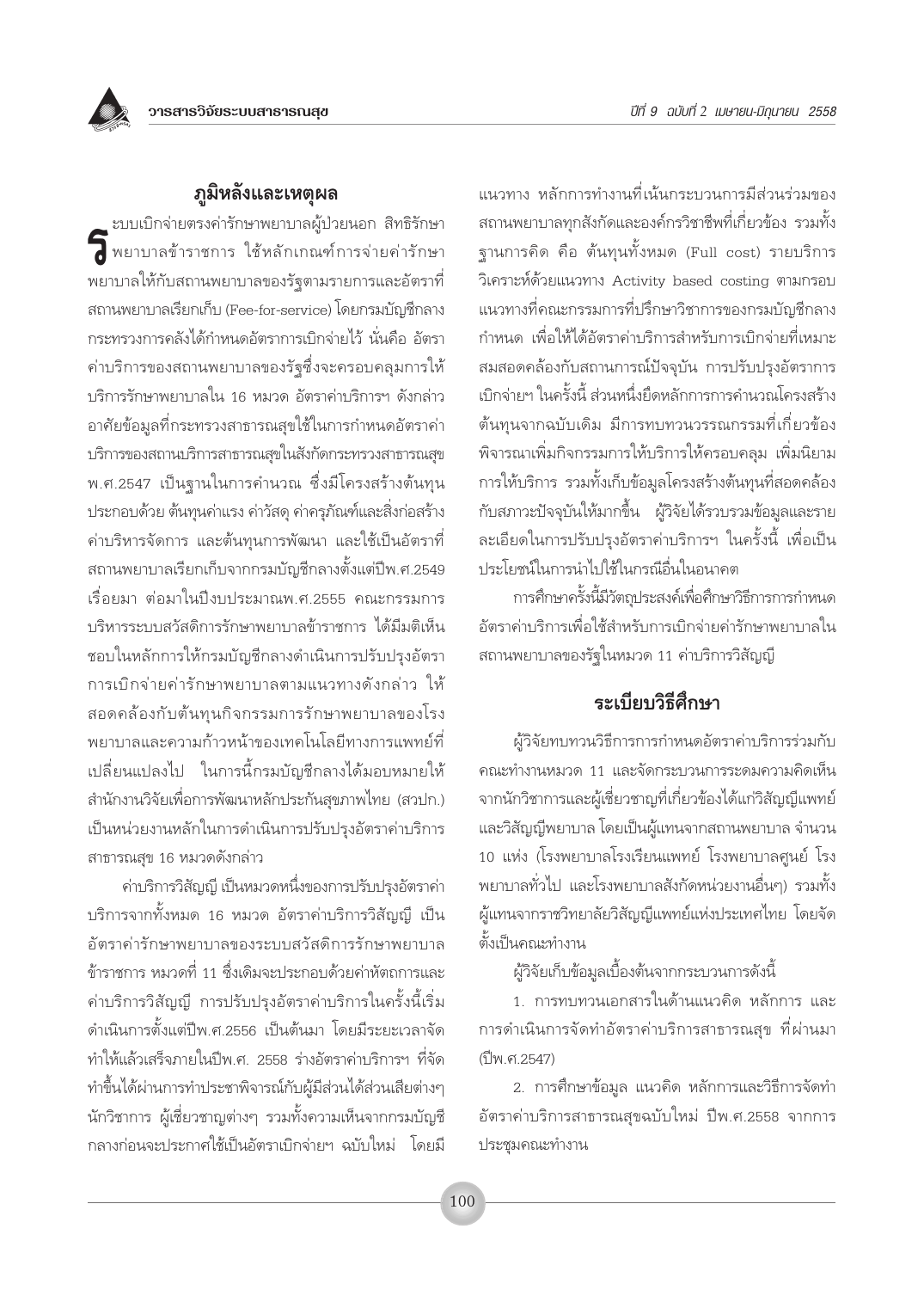3. การศึกษารายการและข้อมูลต้นทุนการจัดบริการ สาธารณสุขปีพ.ศ.2558 จากสถานพยาบาลตัวอย่างจำนวน 10  $1198.9$ 

์ทั้งนี้ การเก็บข้อมูลจากการรายงานการประชุมคณะ ้ทำงานรวมทั้งข้อมูลจากสถานพยาบาลกลุ่มตัวอย่าง ใช้แบบ เก็บข้อมูลซึ่งประกอบด้วย รายชื่อกิจกรรมต่างๆ ที่เกี่ยวข้อง กับการให้บริการวิสัญญี และแบบเก็บข้อมูลโครงสร้างต้นทุน ทางตรง ได้แก่ ค่าแรงบุคลากร ค่าวัสดุอุปกรณ์ ค่าครุภัณฑ์ ้ทางการแพทย์ที่เกี่ยวข้อง วิเคราะห์ข้อมูลโดยพิจารณารายการ กิจกรรมการให้บริการ รวมทั้งจัดทำต้นทุนทางตรงค่าบริการ ตามรายกิจกรรม และผ่านคณะทำงานพิจารณาให้ความเห็น ก่อนจะจัดทำอัตราการเบิกจ่ายตามรายกิจกรรม

### ผลการศึกษา

#### 1. การดำเนินการจัดทำอัตราค่าบริการสาธารณสุขที่ผ่านมา

จากการทบทวนการจัดทำอัตราค่าบริการสาธารณสุขเพื่อ ใช้สำหรับการเบิกจ่ายค่ารักษาพยาบาลของสถานพยาบาลภาค รัฐที่ผ่านมา พบว่า ในปีพ.ศ.2549 มีการดำเนินการโดยกรม บัญชีกลาง กระทรวงการคลัง โดยอาศัยข้อมูลที่กระทรวง สาธารณสุขใช้ในการกำหนดอัตราค่าบริการของสถานบริการ สาธารณสุขในสังกัดกระทรวงสาธารณสุขพ.ศ.2547 เป็นฐาน ในการคำนวณ มีผู้แทนจากสถานพยาบาลในสังกัดต่างๆ ซึ่ง ได้แก่ สถานพยาบาลที่เป็นโรงเรียนแพทย์ สังกัดกระทรวง กลาโหมและสังกัดกระทรวงสาธารณสุขเข้าร่วมพิจารณาด้วย โดยการคำนวณอัตราค่าบริการดังกล่าวอาศัยโครงสร้างต้นทุน ประกอบด้วย ต้นทุนแรงงาน (Labor Cost: LC) ต้นทุนวัสดุ (Material Cost: MC) ต้นทุนครูภัณฑ์และสิ่งก่อสร้าง (Capital Cost: CC) ต้นทุนค่าบริหารจัดการ (Overhead Cost : OC) และต้นทุนการพัฒนา (Future Development Cost : FDC)

## 2. การดำเนินการจัดทำอัตราค่าบริการสาธารณสุข หมวดค่าบริการวิสัญญี่ ปีพ.ศ.2558 (ปัจจุบัน)

อัตราที่ใช้สำหรับสถานพยาบาลเรียกเก็บจากกรมบัญชี ึกลาง ตั้งแต่ปี พ.ศ. 2549 เป็นต้นมานั้น เป็นอัตราค่าบริการ ของผู้ป่วยนอกเบิกจ่ายตรง สิทธิสวัสดิการรักษาพยาบาล

ข้าราชการ ในปัจจุบัน พบว่า อัตราดังกล่าวไม่สอดคล้องกับ ต้นทุนการรักษาพยาบาลที่แท้จริง ซึ่งมีการเปลี่ยนแปลงทาง เทคโนโลยี ราคายา เวชภัณฑ์ วัสดุทางการแพทย์ และค่าแรง ของบุคลากรทางการแพทย์ที่เพิ่มขึ้น ดังนั้นคณะกรรมการ บริหารระบบสวัสดิการรักษาพยาบาลข้าราชการจึงมีมติเห็น ชอบให้กรมบัญชีกลางดำเนินการปรับปรุงอัตราค่าบริการ สาธารณสุข เพื่อใช้สำหรับการเบิกจ่ายค่ารักษาพยาบาลใน สวัสดิการรักษาพยาบาลข้าราชการ ทดแทนฉบับเดิมที่ ประกาศใช้มาตั้งแต่ปีพ.ศ.2549 โดยกรมบัญชีกลางได้มอบ หมายให้สำนักงานวิจัยเพื่อการพัฒนาหลักประกันสุขภาพไทย (สวปก.) เป็นหน่วยงานหลักในการดำเนินการปรับปรุงอัตรา ค่าบริการดังกล่าว

การดำเนินการเพื่อปรับปรุงอัตราค่าบริการนี้ เริ่มต้นจาก การสรรหาคณะทำงาน ซึ่งเป็นผู้เชี่ยวชาญและชำนาญการใน สาขานั้น รวมทั้งสรรหานักวิจัยหลักของแต่ละหมวดโดยมื แนวทาง ขั้นตอนการดำเนินการ ดังนี้

1 นักวิจัยทบทวนวรรณกรรมและประสบการณ์ดำเนิน งานการปรับปรุงอัตราค่าบริการสาธารณสุข

2. ประสานและหารือการดำเนินงานกับหน่วยงานที่จัด ทำอัตราค่าบริการสาธารณสุขฉบับล่าสุดของกระทรวง สาธารณสุข

3. จัดประชุมหารือกับนักวิชาการและผู้เชี่ยวชาญที่ เกี่ยวข้องกับค่าบริการสาธารณสุข หมวดวิสัญญี เพื่อวางแผน การดำเนินงาน

4. วิเคราะห์/สังเคราะห์ข้อมูลวิชาการ เพื่อจัดทำร่างข้อ เสนอแนวคิดหลักการในการจัดทำอัตราค่าบริการสาธารณสุข

5. จัดประชุมระดมความคิดเห็นต่อร่างกรอบแนวคิด/ หลักการในการจัดทำอัตราค่าบริการสาธารณสุข ก่อนที่จะนำ เสนอต่อกรมบัญชีกลาง

6. จัดเก็บและรวบรวมข้อมูลต้นทุนการจัดบริการ สาธารณสุขที่เกี่ยวข้องกับการบริการวิสัญญี จากงานวิจัยและ จากสถานพยาบาลที่มีความพร้อมและสมัครใจที่จะให้ข้อมูล

7. ประมวลผลและวิเคราะห์ข้อมูลต้นทุนการจัดบริการ สาธารณสุข หมวดค่าบริการวิสัญญี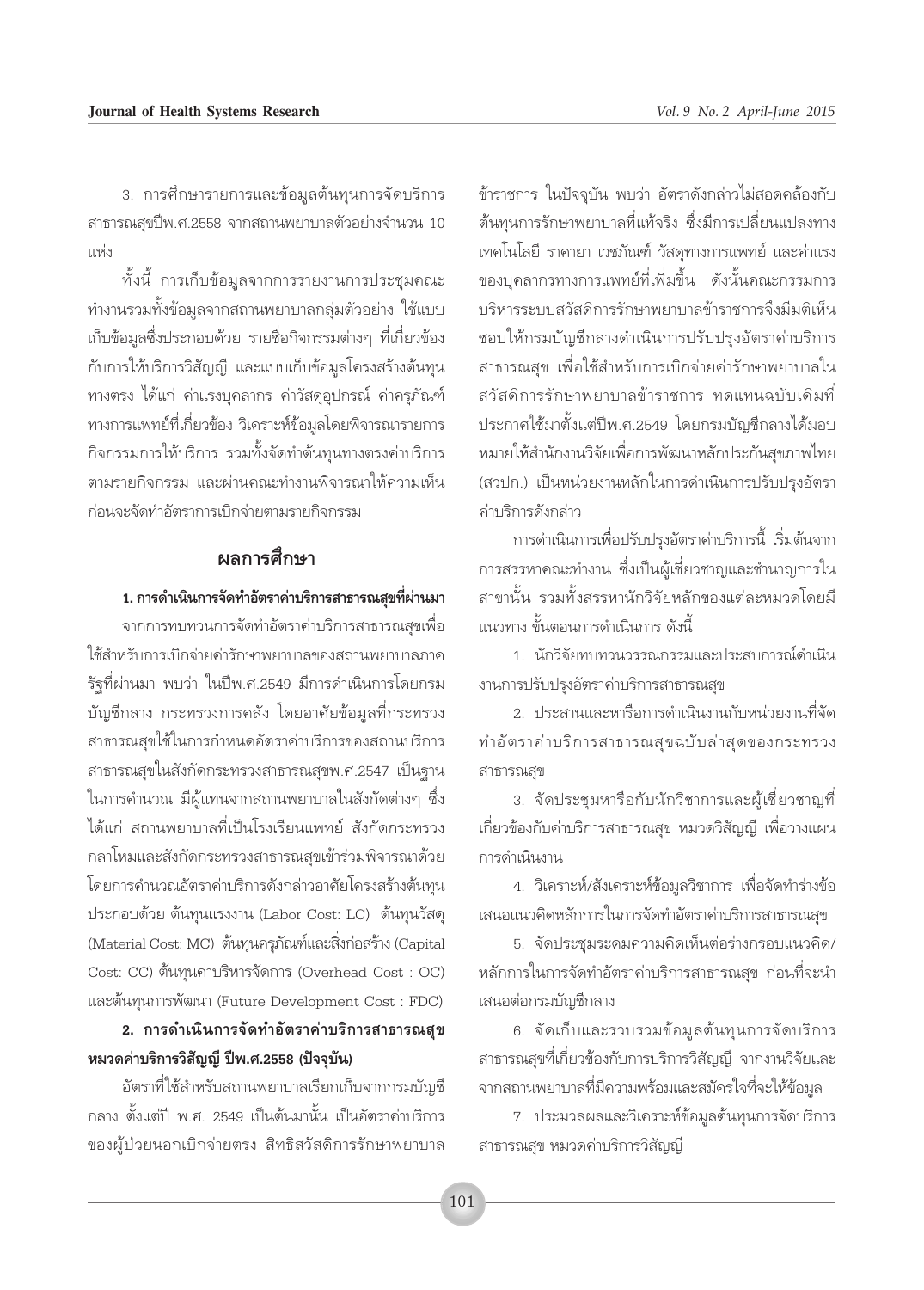

8. ประชุมหารือกับทีมกรมบัญชีกลางเพื่อกำหนดหลัก การและแนวทางการปรับปรุงอัตราค่าบริการสาธารณสุขจาก ข้อมูลต้นทุนการจัดบริการสาธารณสุขของสถานพยาบาล ที่ได้ จาก ข้อ (6) และนำเสนอต่อคณะกรรมการบริหารระบบ สวัสดิการรักษาพยาบาลข้าราชการ เพื่อพิจารณาให้ความเห็น ชอบก่อนดำเนินการปรับปรุงอัตราค่าบริการฯ

9. ปรับปรุงอัตราค่าบริการสาธารณสุขตามที่ได้รับความ เห็นชอบจากข้อ (7)

10. จัดทำร่างอัตราค่าบริการสาธารณสุขที่ปรับปรุงใหม่

11. จัดประชุมชี้แจงและรับฟังความคิดเห็นและคำ แนะนำจากสถานพยาบาล

12. สรุปผลการรับฟังความคิดเห็นและคำแนะนำจาก สถานพยาบาลและส่งให้กรมบัญชีกลาง

3. ผลการจัดทำอัตราค่าบริการสาธารณสุข หมวดค่า บริการวิสัญญี

#### 3.1 รายการบริการวิสัญญี (Items)

้ค่าบริการวิสัญญี่ เป็นค่าบริการเหมารวมในการให้ บริการระงับความรู้สึกเจ็บปวดของคนไข้ก่อนทำการผ่าตัด หรือก่อนการทำหัตถการแเต่ละประเภท ในการพิจารณาค่า บริการครั้งนี้ พยายามให้ครอบคลุมทุกรายการ (Maximum List) ในการเบิกจ่ายให้มากที่สุด โดยเป็นการทบทวนร่วมกัน ของนักวิชาการและผู้เชี่ยวชาญที่เกี่ยวข้องกับค่าบริการ สาธารณสุข หมวดวิสัญญี่ ทั้งวิสัญญี่แพทย์และวิสัญญี่พยาบาล โดยเป็นผู้แทนจากสถานพยาบาล จำนวน 10 แห่ง (โรงพยาบาล ที่เป็นโรงเรียนแพทย์ โรงพยาบาลศูนย์ โรงพยาบาลทั่วไป

ตารางที่ 1 สรุปเปรียบเทียบจำนวนรายการค่าบริการวิสัญญีเดิมกับ ใหม่ (หน่วย : รายการ)

|                      | ค่าบริการระงับ ค่าบริการ | ความรู้สึก จากการใช้อุปกรณ์ | รวม |
|----------------------|--------------------------|-----------------------------|-----|
| รายการเดิม ปี 2549   | 8                        | 6                           | 14  |
| รายการใหม่ ปี 2557   | 13                       | 16                          | 29  |
| รายการตัดเพื่อยุบรวม |                          |                             |     |
| ย้ายไปอีกหมวด        |                          |                             |     |
|                      |                          |                             |     |

และโรงพยาบาลสังกัดหน่วยงานอื่นๆ) และผู้แทนจาก ราชวิทยาลัยวิสัญญีแพทย์แห่งประเทศไทย ทั้งนี้สามารถสรุป รายการที่เปลี่ยนแปลงได้ ดังตาราง ที่ 1-2

#### 3.2 โครงสร้างต้นทุน (Cost)

ใช้ข้อมูลจากสถานพยาบาลซึ่งเป็นคณะทำงานในการ ้คำนวณโครงสร้างต้นทุนทางตรง (Total Direct Cost) ซึ่ง ประกอบด้วยต้นทุนแรงงาน ต้นทุนวัสดุ และต้นทุนครุภัณฑ์ และสิ่งก่อสร้าง ดังนี้

3.2.1 ต้นทุนแรงงาน ทั้งต้นทุนค่าแรงของ วิสัญญีแพทย์และวิสัญญีพยาบาล ใช้วิธีการคิดแบบเดียวกัน คือ

(เงินเดือน + All Benefit ของทุกคน)

(Total Anesthetic Time ของทุกคน หน่วยเป็นชั่วโมง) / 60 นาที

้ทั้งนี้ ค่าที่ได้จะนำมาคูณด้วยจำนวนห้องผ่าตัดและหาร ด้วยจำนวนบุคลากร เพื่อให้เป็นตัวแทนค่าแรงต่อวินาทีของ แพทย์และหรือพยาบาล 1 คน

3.2.2 ต้นทุนวัสดุ จำแนกเป็น 2 ส่วน ดังนี้

1. รายการวัสดุพื้นฐานที่ใช้ร่วมกับเครื่องดม ยาสลบ ได้แก่ สายดูดเสมหะ ก๊าซออกซิเจน ไนตรัสออกไซด์ สารดูดซับคาร์บอนไดออกไซด์ Anesthetic Circuit Mask (vent) และ Red dot รายการวัสดุมี 3 รายการ

- 1. รายการวัสดุพื้นฐานใช้ร่วมกับเครื่องดมยาสลบ
- 2. รายการวัสดุพื้นฐานที่ใช้ในการเปิดเส้น
- 3. วัสดุอื่นๆ

้ค่าวัสดุพื้นฐานที่ใช้ในการเปิดเส้นและค่าวัสดุอื่นๆ ที่ เกี่ยวข้อง คำนวณโดยใช้ราคาต้นทุนของวัสดุดังกล่าวนำมาหา ค่าเฉลี่ย

2. รายการวัสดุที่จำเป็นต้องใช้นอกเหนือจากวัสดุ ์พื้นฐาน หรือวัสดุพื้นฐานที่เปิดใช้งานใน Set แล้วไม่เพียงพอ และจำเป็นต้องมีการเบิกใช้เพิ่ม รายการดังกล่าว เสนอให้เป็น รายการเบิกจ่ายต่างหาก แยกเป็นวัสดุอุปกรณ์ทางการแพทย์ ไม่นับมาคิดรวมเป็นต้นทุนรายการบริการวิสัญญี ตัวอย่างเช่น balloon injector coopdech, disposable infusion pump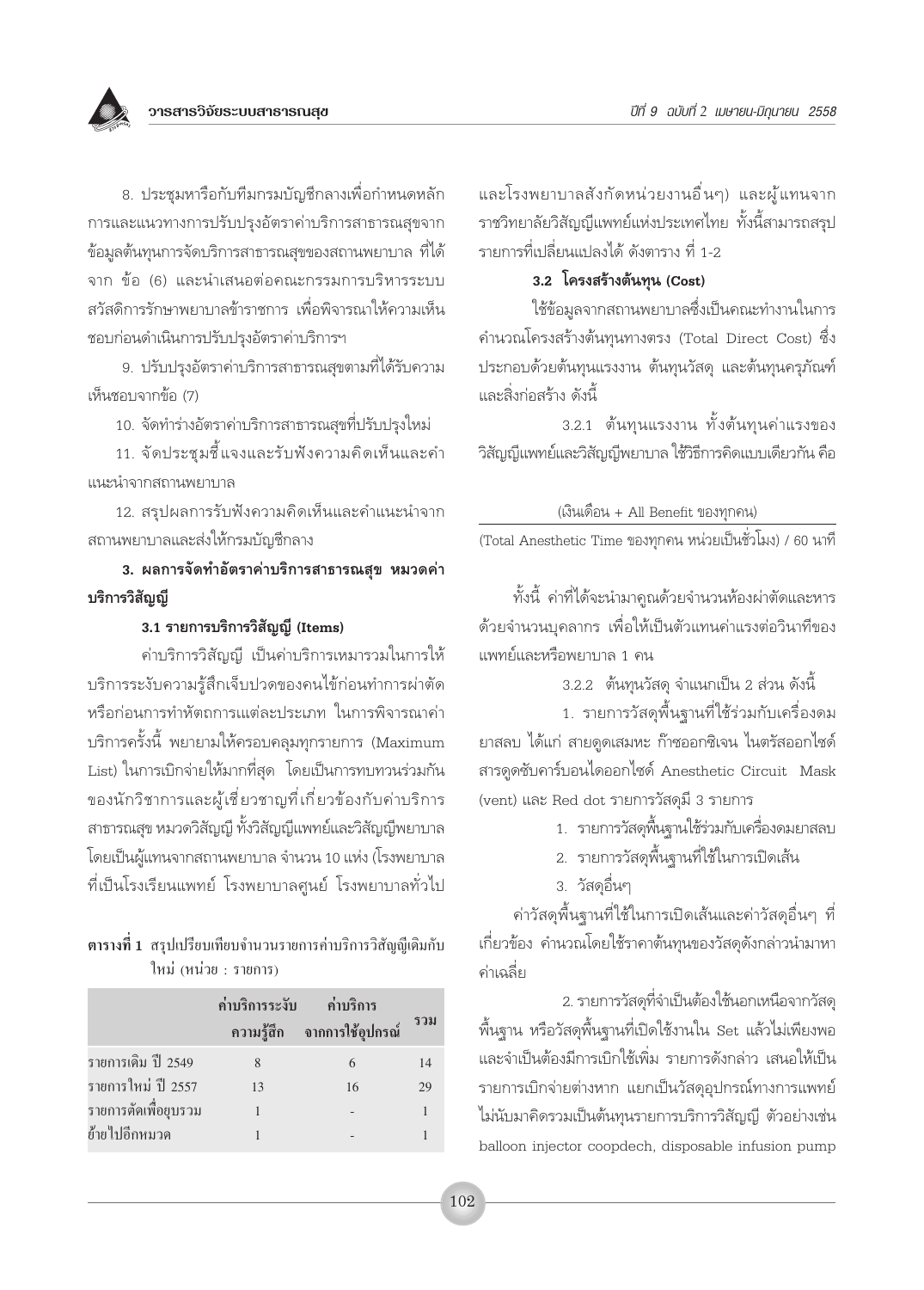#### **Journal of Health Systems Research** *Vol. 9 No. 2 April-June 2015*

|       | รหัสรายการ รายการ ปี 2549                                     | หน่วย   |                               | รหัสรายการ รายการ ปี 2558 (ปรับปรุง)                                                         | หน่วย               | การปรับปรุง         |  |
|-------|---------------------------------------------------------------|---------|-------------------------------|----------------------------------------------------------------------------------------------|---------------------|---------------------|--|
|       |                                                               |         | 11.1 ค่าบริการระงับความรู้สึก |                                                                                              |                     |                     |  |
| 70110 | บริการวางยาสลบแบบทั่วไป (GA)<br>ชั่วโมงแรก                    | ชั่วโมง | 70110                         | บริการระงับความรู้สึกแบบทั่วไป (GA)<br>ชั่วโมงแรก                                            | ต่อชั่วโมง          | รายการเดิม          |  |
| 70111 | บริการวางยาสลบแบบทั่วไป (GA)<br>ชั่วโมงถัดไป                  | ชั่วโมง | 70111                         | บริการระงับความรู้สึกแบบทั่วไป (GA)<br>ชั่วโมงถัดไป                                          | ต่อ<br>15 นาที      | ปรับแก้ไข<br>ี ซื่อ |  |
| 70112 | บริการวางยาสลบที่ซับซ้อน (GA)<br>ชั่วโมงแรก                   | ชั่วโมง | 70112                         | บริการระงับความรู้สึกที่ซับซ้อน (GA)<br>ชั่วโมงแรก                                           | ต่อชั่วโมง          | รายการ<br>และหน่วย  |  |
| 70113 | บริการวางยาสลบที่ซับซ้อน (GA)<br>ชั่วโมงถัดไป                 | ชั่วโมง | 70113                         | บริการระงับความรู้สึกที่ซับซ้อน (GA)<br>ชั่วโมงถัดไป                                         | ต่อ<br>15 นาที      |                     |  |
| 70120 | บริการวางยาสลบทางเส้นเลือด (IVA)<br>ต่อชั่วโมง                | ชั่วโมง |                               |                                                                                              |                     | รายการ<br>ตัดออก    |  |
| 70130 | บริการวางยาสลบเฉพาะแห่ง (RA)<br>ชั่วโมงแรก                    | ชั่วโมง | 70130                         | บริการระงับความรู้สึกเฉพาะแห่ง (RA)<br>ชั่วโมงแรก                                            | ต่อชั่วโมง          | รายการเดิม          |  |
| 70131 | บริการวางยาสลบเฉพาะแห่ง (RA)<br>ชั่วโมงถัดไป                  | ชั่วโมง | 70131                         | บริการระงับความรู้สึกเฉพาะแห่ง (RA)<br>ชั่วโมงถัดไป                                          | ต่อ<br>15 นาที      | ปรับแก้ไข<br>ชื่อ   |  |
| 70140 | บริการฉีดยาชาเฉพาะที่ โดยทีมวิสัญญี<br>(LA with MAC) ต่อครั้ง | ครั้ง   | 70140                         | บริการฉีดยาชาเฉพาะที่ โดยทีมวิสัญญี<br>(LA with monitored anesthetic care)<br>ต่อชั่วโมง     | ครั้ง               | รายการ<br>และหน่วย  |  |
|       |                                                               |         | 70150                         | บริการระงับความรู้สึกสำหรับหัตถการสั้นๆ<br>ไม่เกินครึ่งชั่วโมง เช่น ฉายแสง จิตเวช<br>เป็นต้น | ต่อครึ่ง<br>ชั่วโมง |                     |  |
|       |                                                               |         | 70160                         | Interlaminar epidural steroid injection                                                      | ์<br>ครั้ง          | รายการ<br>เสนอเพิ่ม |  |
|       |                                                               |         | 70161                         | Central neural analgesia                                                                     | ครั้ง               |                     |  |
|       |                                                               | 70162   | Peripheral neural analgesia   | ครั้ง                                                                                        |                     |                     |  |
|       |                                                               |         | 70170                         | Painless labor                                                                               | ครั้ง               |                     |  |
|       |                                                               | 70180   | Epidural blood                | ครั้ง                                                                                        |                     |                     |  |

ี **ตารางที่ 2** รายละเอียดเปรียบเทียบรายการค่าบริการวิสัญญี ปี 2549 กับปี 2558 (ปรับปรุงใหม่)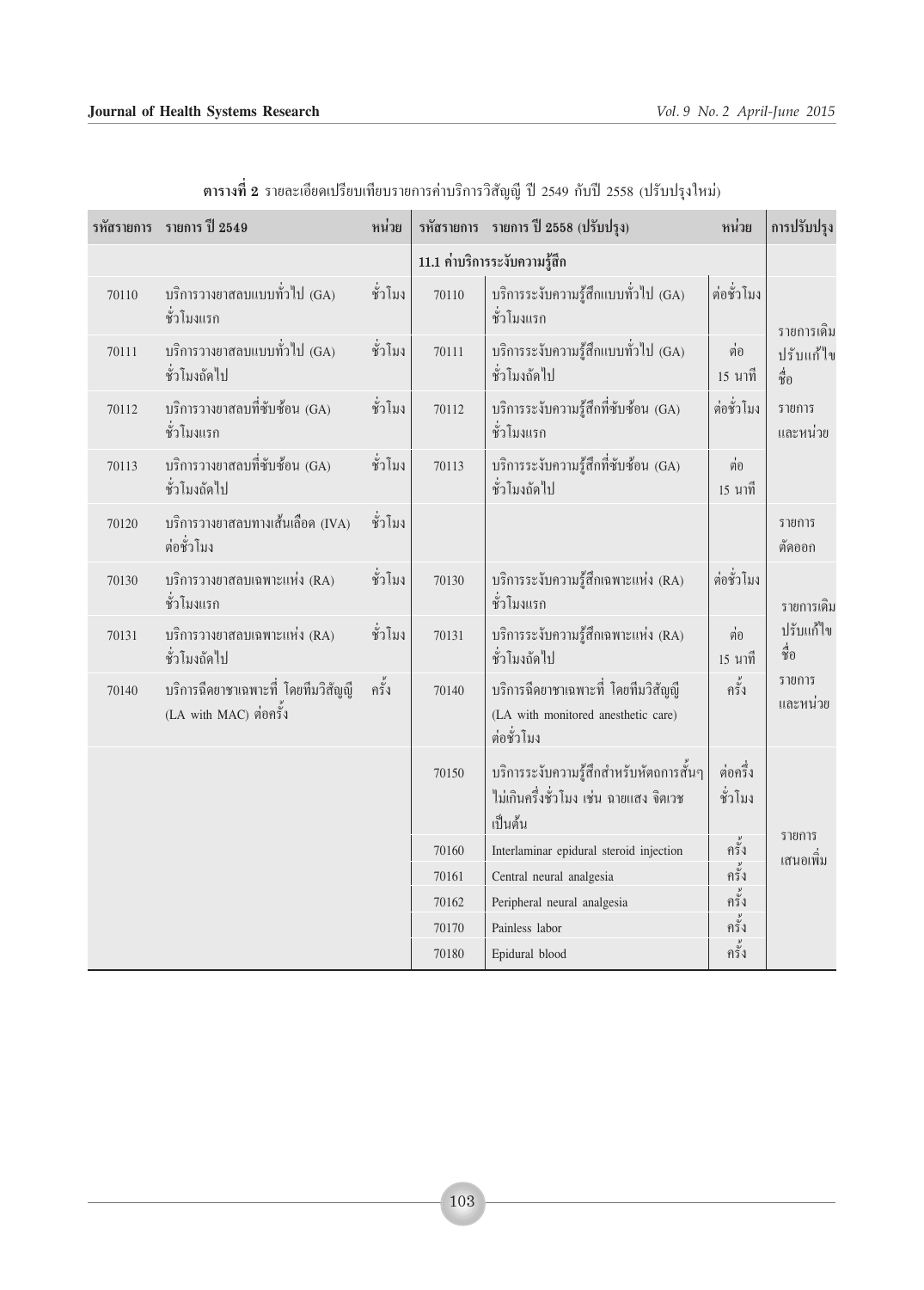

|       | รหัสรายการ รายการ ปี 2549                                     | หน่วย   |       | รหัสรายการ รายการ ปี 2558 (ปรับปรุง)                                                                   | หน่วย      | การปรับปรุง                                          |
|-------|---------------------------------------------------------------|---------|-------|--------------------------------------------------------------------------------------------------------|------------|------------------------------------------------------|
|       |                                                               |         |       | 11.2 ค่าบริการที่เกิดจากการใช้อุปกรณ์เพิ่มเติมในการให้บริการวิสัญญี                                    |            |                                                      |
| 70330 | ค่าใช้เครื่อง Fiber optic<br>ช่วยใส่ท่อช่วยหายใจ              | ครั้ง   | 71320 | ้ค่าใช้เครื่องช่วยใส่ท่อช่วยหายใจพิเศษ<br>เช่น Fiber optic, Videolarygoscope                           | ครั้ง      | ขยายรายการ<br>ปรับรหัสใหม่                           |
| 70301 | ค่ำ Carbondioxide monitoring                                  | ครั้ง   | 70301 | ค่ำ Carbon dioxide monitoring                                                                          | ครั้ง      |                                                      |
| 70310 | ค่าใช้เครื่องวัดความเข้มข้นของ<br>ไอระเหยของยาคมสลบ           | ครั้ง   | 70310 | ค่าใช้เครื่องวัดความเข้มข้นของไอระเหย<br>ของยาคมสลบ                                                    | ครั้ง      | รายการเดิม                                           |
| 70303 | ค่าใช้เครื่อง Minimal invasive                                | ครั้ง   | 70304 | ค่าใช้เครื่อง Facial nerve monitoring<br>cardiac output                                                | ครั้ง      | รายการ<br>เสนอเพิ่ม                                  |
| 70305 | ค่าใช้เครื่อง BIS monitoring                                  | ครั้ง   | 70320 | ค่าใช้เครื่อง Jet ventilation                                                                          | ครั้ง      |                                                      |
|       |                                                               |         | 70320 | ค่าใช้เครื่อง Jet ventilator                                                                           | ครั้ง      | รายการเดิม                                           |
|       |                                                               |         | 70306 | ค่าใช้เครื่อง Rapid infusion                                                                           | ครั้ง      |                                                      |
|       |                                                               |         | 70307 | การใช้เครื่อง PCA (patient controlled<br>analgesia) วันแรก และวันถัดไป<br>(ไม่รวมวัสดุ ยา และเวชภัณฑ์) | วัน        |                                                      |
|       |                                                               |         | 70308 | ค่าใช้เครื่อง Forced air warming                                                                       | ครั้ง      | รายการ<br>เสนอเพิ่ม                                  |
|       |                                                               |         | 70309 | ค่าใช้เครื่อง Hypo-hyperthermia                                                                        | ครั้ง      |                                                      |
|       |                                                               |         | 70311 | Nerve stimulator Monitor                                                                               | ครั้ง      |                                                      |
|       |                                                               |         | 70312 | Nerve stimulator Nerve block                                                                           | ครั้ง      |                                                      |
|       |                                                               |         | 70313 | Internal Defibrillator                                                                                 | ครั้ง      |                                                      |
| 70201 | ค่ำ Volatile anesthetic agents<br>ราคาเหมาจ่าย                | ชั่วโมง | 70201 | ค่ำ Volatile anesthetic agents<br>ต่อชั่วโมง                                                           | ต่อชั่วโมง | รายการเดิม                                           |
|       |                                                               |         | 70400 | การบริการดูแลผู้ป่วยในห้องพักฟื้น<br>ต่อชั่วโมง                                                        | ต่อชั่วโมง | รายการ<br>เสนอเพิ่ม                                  |
| 70340 | ค่าใช้เครื่องควบคุมสารน้ำ<br>(Infusion pump) ในหัตถการวิสัญญี | เครื่อง | 52910 | การให้สารน้ำทางหลอดเลือดดำ<br>พร้อมกับการใช้เครื่องควบคุมการให้<br>สารละลาย (Infusion pump)            | วัน        | ย้ำยรายการ<br>อยู่ที่หมวด 12<br>ค่าบริการ<br>วิชาชีพ |

# ตารางที่ 2 (ต่อ)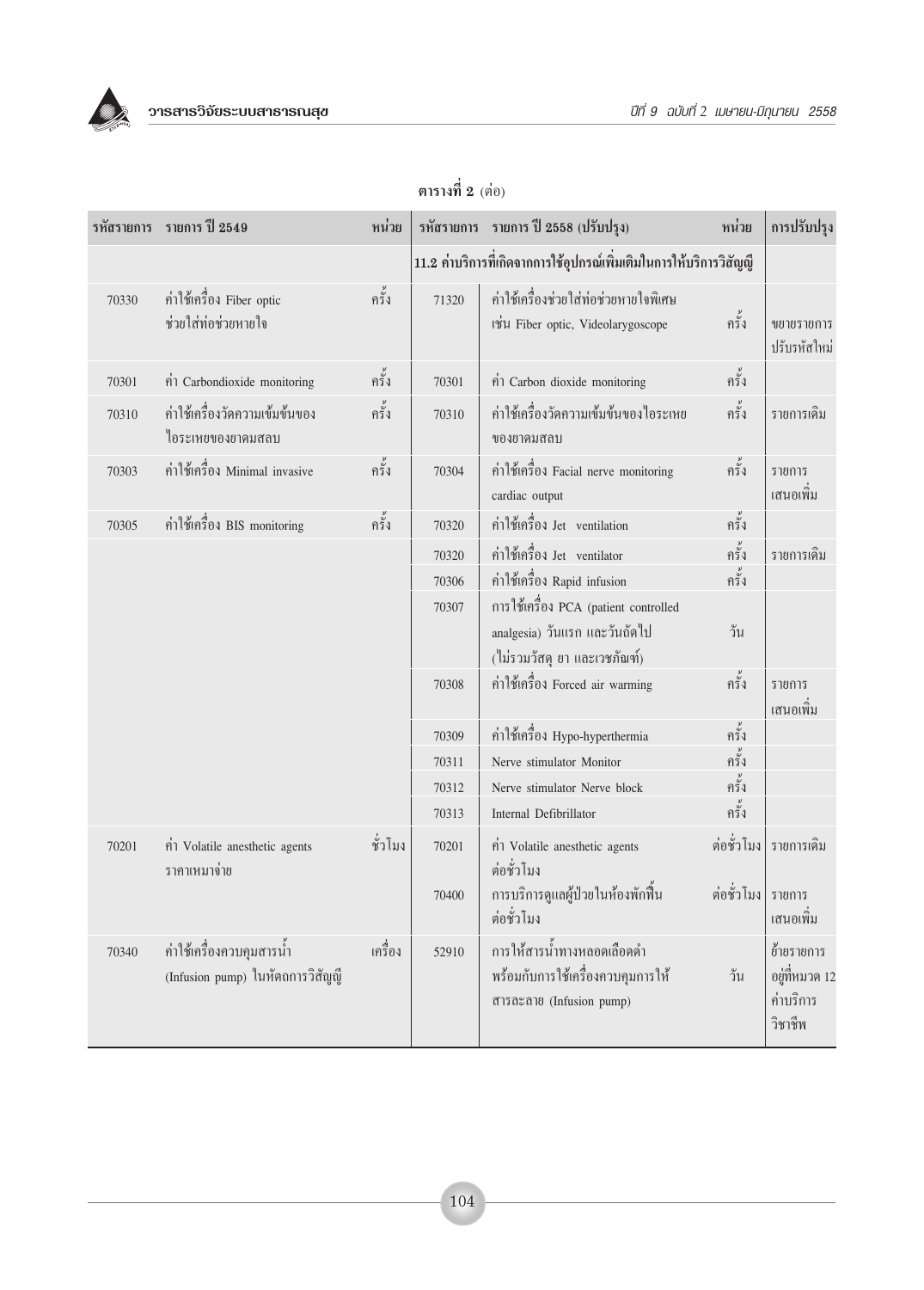(ambulatory infusion pump), CPAP for broncho cath และ Endo-bronchial blocker spherical set (สายสำหรับ ปิดกั้นข้าปอด)

3.2.3 ต้นทุนครูภัณฑ์และสิ่งก่อสร้าง ในครั้งนี้ ้พิจารณาเฉพาะต้นทุนครุภัณฑ์และเครื่องมืออื่นๆที่เกี่ยวข้อง และมีราคามากกว่า 5,000 บาท และเป็นครุภัณฑ์หรือเครื่อง มือพื้นฐานในงานบริการวิสัญญี ได้แก่ เครื่อง monitor วัด vital signs อัตโนมัติ (NIBP, EKG, Spo2) รวม red dot, เครื่อง ิดมยาสลบพร้อมเครื่องช่วยหายใจ, laryngoscope และ defibrillator และคำนวณต้นทุนโดยคิดเป็นค่าเสื่อม

ราคาเฉลี่ยของครูภัณฑ์ (ข้อมูลจาก 10 สถานพยาบาล) Anesthetic time ชั่วโมงต่อปีต่อห้องผ่าตัด ต่อ 5 ปี

ต้นทุนค่าบริหารจัดการ เป็นต้นทุนทางอ้อมที่เกิดจากการ ใช้ทรัพยากรร่วมกันของทุกแผนกในโรงพยาบาล เช่น ค่า สาธารณูปโภค ซึ่งปกติในการคำนวณจะต้องมีการกระจายต้นทุน (ปันส่วน) จากหน่วยสนับสนุนทุกหน่วยเข้าสู่หน่วยผลิตแต่ละ หน่วยเป็นสัดส่วนตามชั่วโมงการทำกิจกรรม และในกรณีที่ไม่ ้สามารถกระจายต้นทุนได้ตามที่ใช้จริง สามารถคิดจากต้นทุน ทางตรงได้คิดจากร้อยละ 25 ของต้นทุนรวมระหว่าง LC, MC และ CC

3.3 ต้นทุนการพัฒนา เป็นส่วนเพิ่มเพื่อการพัฒนา เป็นต้นทุนที่กรมบัญชีกลางพิจารณาไว้สำหรับสถานพยาบาล นำไปใช้ในการพัฒนาการให้บริการ โดยในครั้งนี้กรมบัญชี ้กลางได้พิจารณาจากงบประมาณที่ได้รับการจัดสรร และคำนวณ ให้ในอัตราร้อยละ 5 ของต้นทนรวม LC, MC, CC และ OC

3.4 การจัดทำอัตราเบิกจ่าย (Price) ใช้สูตรการ คำนวณดังนี้

Price = Total Direct Cost (LC+MC+CC) + Overhead  $(25\%$  Total Direct Cost) + FDC [5% (Total Direct Cost + Overhead)]

#### ข้อค้นพบที่สำคัญ

1. การทบทวนและปรับปรุงรายการบริการวิสัญญี่ในครั้ง

์นี้ มีการจัดหมวดหมู่ที่ชัดเจนและครอบคลุมรายการมากขึ้น กว่ารายการเดิมฉบับปีพ.ศ.2549 และค่อนข้างที่จะสะท้อน ต้นทนที่แท้จริงที่สถานพยาบาลให้บริการ

2. โครงสร้างต้นทุนที่สำคัญ anesthetic time เฉลี่ย 1,342 ชั่วโมง (ชั่วโมงต่อปีต่อห้องผ่าตัด) ต้นทุนค่าแรง (นับ เฉพาะเวลาปฏิบัติงาน) ของวิสัญญีแพทย์เฉลี่ย 11.68 บาทต่อ ้นาที่ วิสัญญี่พยาบาลเฉลี่ย 6.34 บาทต่อนาที ต้นทุนวัสดุ (เฉพาะ ้วัสดุพื้นฐานที่ใช้ร่วมกับเครื่องดมยาสลบและวัสดุพื้นฐานที่ใช้ ในการเปิดเส้น) เริ่มต้นที่ 1,053 บาท ต้นทุนค่าครุภัณฑ์ เฉลี่ยเริ่มต้นที่ 490 บาท (ต่อ total anesthetic time ต่อ 5 ปี)

3. อัตราส่วนโครงสร้างต้นทุนทางตรง จำแนกตาม LC : MC : CC คือ บริการระงับความรู้สึกแบบทั่วไป (GA) ชั่วโมง แรกคิดเป็นร้อยละ 37:43:20 บริการระงับความรู้สึกที่ซับซ้อน (GA) ชั่วโมงแรกคิดเป็นร้อยละ 49:35:16 บริการระงับความ รู้สึกเฉพาะแห่ง (RA) ชั่วโมงแรก คิดเป็นร้อยละ 52:21:27 และบริการฉีดยาชาเฉพาะที่โดยทีมวิสัญญี (LA with monitored anesthetic care: MAC) ต่อชั่วโมง คิดเป็นร้อยละ  $62.5.33$ 

#### วิจารณ์

โครงสร้างของการคิดต้นทุนค่าบริการวิสัญญีในครั้งนี้มี ลักษณะที่ใกล้เคียงกับการคิด Relative Value Guide for Anesthesia Billing Requirement<sup>(1)</sup> ในระบบ Medicare ของออสเตรเลีย ซึ่งประกอบด้วย 4 โครงสร้างหลัก ได้แก่ 1.มูลค่าตามการให้บริการแต่ละรายการ (basic unit), มูลค่า ตามเวลาการให้บริการ (time unit), ความซับซ้อนของบริการ (modifying unit) และบริการวินิจฉัยและรักษาโรคที่เกี่ยวข้อง (Associated Therapeutic and Diagnostic Services) เช่นเดียวกับ The American College of Surgeons<sup>(2)</sup> ค่า บริการวิสัญญี่ประกอบด้วย 3 ส่วนที่สำคัญ คือ basic units (ขึ้นอยู่กับความซับซ้อนของบริการ) time units (เริ่มตั้งแต่ การเตรียมความพร้อมของผู้ป่วยในห้องปฏิบัติการจนกระทั่ง ์สิ้นสุดการดมยา) และ modifying units (ถ้ามี เช่น อุปกรณ์ หรือวัสดุทางการแพทย์สำหรับการให้บริการที่มีความซับซ้อนขึ้น)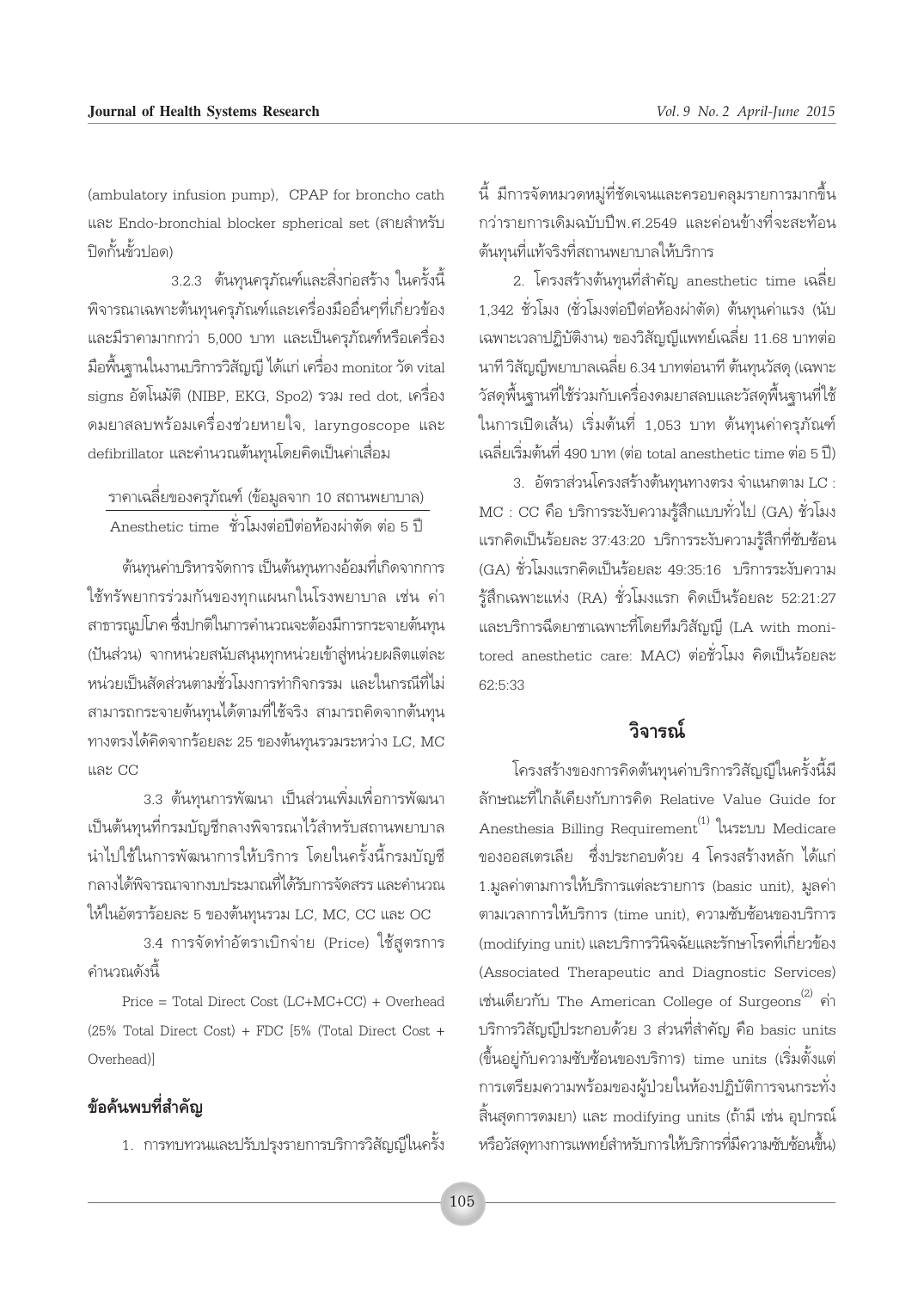ตัวอย่างในการคำนวณ เช่น Anesthesia for arthroscopic procedure of knee joint., Conversion Unit =  $$60.11$ Basic Units =  $$3$  Time Units =  $$8$  Modifier =  $$0$ ดังนั้น Anesthesia Fee =  $(60.11 \times 3) + (60.11 \times 8) + ($  $60.11 \times 0$  = \$661.21 สำหรับ Medical University in Wroclaw มีโครงสร้างในการคำนวณต้นทุน ประกอบด้วย task units or basic units, cost units, medical units และ administrative units<sup>(3)</sup> ส่วน Fair Health Consumer Organization ใน New York มีการคำนวณค่าใช้จ่ายในการ ระงับความรู้สึก โดยขึ้นอยู่กับปัจจัยหลายประการ ตั้งแต่ ้ความยากลำบากของขั้นตอน เวลาที่ใช้ และปัจจัยอื่นๆ เช่น สุขภาพของผู้ป่วย สูตรโดยทั่วไปคือ (basic units + time units + modifying units)  $\times$  conversion factor = anesthesia charge<sup>(4)</sup>

หลักการหรือแนวคิดในการจัดทำอัตราค่าบริการฯ ครั้งนี้ ย้งคงใช้แนวทางการกำหนดอัตราค่าบริการของสถานบริการ สาธารณสุขในสังกัดกระทรวงสาธารณสุข ปี พ.ศ.2547 ประกอบ ้ด้วย ต้นทุนค่าแรง ต้นทุนวัสดุ ต้นทุนครุภัณฑ์และสิ่งก่อสร้าง (โครงสร้างต้นทุนทางตรง) เป็นการจัดกลุ่มต้นทุนโดยใช้เกณฑ์ "การดำเนินกิจกรรม"<sup>(5)</sup> ต้นทุนทางตรง (direct cost) คือ ต้นทุน โดยตรงที่เกี่ยวกับกิจกรรมหรือการให้บริการ โดยเป็นต้นทุน ดังกล่าวแล้วข้างต้น อีกส่วนคือต้นทุนทางอ้อม (indirect cost) ้คือ ต้นทุนที่มิได้เกิดจากกิจกรรมหรือการให้บริการ แต่ เป็นต้นทุนของกิจกรรมเสริม โดยในครั้งนี้มีการเปลี่ยนแปลง การคำนวณต้นทุนค่าบริหารจัดการ (Overhead Cost) ซึ่ง เดิมคิดร้อยละ 20 ของต้นทุนรวม LC, MC และ CC ซึ่ง เป็นต้นทุนทางตรง เพิ่มเป็นร้อยละ 25 ของต้นทุนรวม LC, MC และ CC ส่วนต้นทุนการพัฒนา ซึ่งเดิมคิดในอัตราร้อยละ 20-25 ของต้นทุนรวม LC, MC, CC และ Overhead Cost มี การเปลี่ยนแปลง โดยคิดเป็นร้อยละ 5 ของต้นทุนรวม LC, MC, CC และ Overhead Cost เนื่องจากมีการเปลี่ยนแปลง ็นโยบายจากกรมบัญชีกลาง ทั้งนี้ มีการเพิ่มเติมรายการใหม่ เพื่อให้สอดคล้องกับการให้บริการของสถานพยาบาล (เช่น Inter-laminar epidural steroid injection, Central neu-

ral analgesia, Peripheral neural analgesia เป็นต้น) รวมทั้งเก็บรวบรวมข้อมูลต้นทุนใหม่ทั้งหมด มีการแยกค่า หัตถการออกและย้ายไปอยู่หมวด 10 โดยหมวด 11 จะมี เฉพาะรายการ ค่าบริการวิสัญญี

งานบริการวิสัญญี่ในประเทศไทยนั้น ปัญหาการ ขาดแคลนบุคลากรยังคงเป็นปัญหาสำคัญ จากข้อมูลที่ผ่านมา พบว่า โรงพยาบาลศูนย์มีวิสัญญีแพทย์แห่งละไม่เกิน 5-6 คน โรงพยาบาลทั่วไปมีแห่งละ 0-3 คน และเกือบ 20 จังหวัดไม่มี วิสัญญีแพทย์ในโรงพยาบาลรัฐเลย รวมไปถึงโรงพยาบาล ี ชุมชนที่มีประมาณ 700 แห่ง มีวิสัญญีแพทย์อยู่ไม่เกิน 10 คน<sup>(6)</sup> ์ดังนั้นค่าตอบแทนของบุคลากร 1 คนของต่างสถานพยาบาล จะมีความแตกต่างกัน จึงใช้ค่าตอบแทนเฉลี่ยที่รวมเงินเดือน และรวมค่าตอบแทนพิเศษอื่นๆ ทั้งหมด เช่นเดียวกับในประเทศ สวีเดน $^{(7)}$  เป็นค่าเฉลี่ยที่รวมเงินเดือนและ social benefits ส่วนเวลาทำงานเต็มเวลาของบุคลากรวิสัญญี่คือประมาณ 200 วันต่อปี และเวลาที่ใช้ในห้องผ่าตัดตลอดกระบวนการอยู่ที่ ประมาณ 8 ชั่วโมงต่อวัน ส่วนในประเทศไทย จากผลการ ้ศึกษาครั้งนี้ นับเวลาตั้งแต่เริ่มต้นทำงานจริงเฉลี่ยประมาณ 4 ชั่วโมงต่อคนต่อห้องผ่าตัด รายงานของภาควิชาวิสัญญีวิทยา ิ คณะแพทยศาสตร์ มหาวิทยาลัยขอนแก่น<sup>(8)</sup> ให้บริการผู้ป่วย เฉลี่ย 3 รายต่อห้องต่อวัน โดยระยะเวลาการใช้ห้องผ่าตัด เฉลี่ยอยู่ที่ 7 ชั่วโมงในวันจันทร์และอังคาร และ 6.3 ชั่วโมงใน วันพุธ พฤหัสบดีและศุกร์ ในขณะเดียวกัน งานวิจัยวิสัญญี ้พยาบาลโรงพยาบาลตากสิน<sup>(9)</sup> รายงานว่า ชั่วโมงภาระงานของ ้วิสัญญีพยาบาลเฉลี่ยต่อผู้ป่วย 1 คนที่มารับการระงับความ รู้สึกคือ 6.03 ชั่วโมง โดยเป็นกิจกรรมการพยาบาลโดยตรง 4.77 ชั่วโมง และกิจกรรมการพยาบาลโดยอ้อม 1.26 ชั่วโมง และ จำนวนชั่วโมงภาระงานในการปฏิบัติกิจกรรมที่สนับสนุนการ ดูแลผู้ป่วยโดยเฉลี่ยต่อวันคือ 1.49 ชั่วโมง สำหรับการ คำนวณต้นทุนในการวิจัยครั้งนี้ใช้ค่าเฉลี่ยของกลุ่มตัวอย่าง และใช้การหาค่าต่อ 1 ห้องผ่าตัด และในทำนองเดียวกัน กรณีความพร้อมและอุปกรณ์ทางการแพทย์ที่ต่างกัน จะ ้ พิจารณาราคาที่ใกล้เคียงกันและหาค่าเฉลี่ยเพื่อเป็นตัวแทน ของต้นทุนค่าวัสดุ สำหรับอุปกรณ์พื้นฐานตัวอย่าง เช่น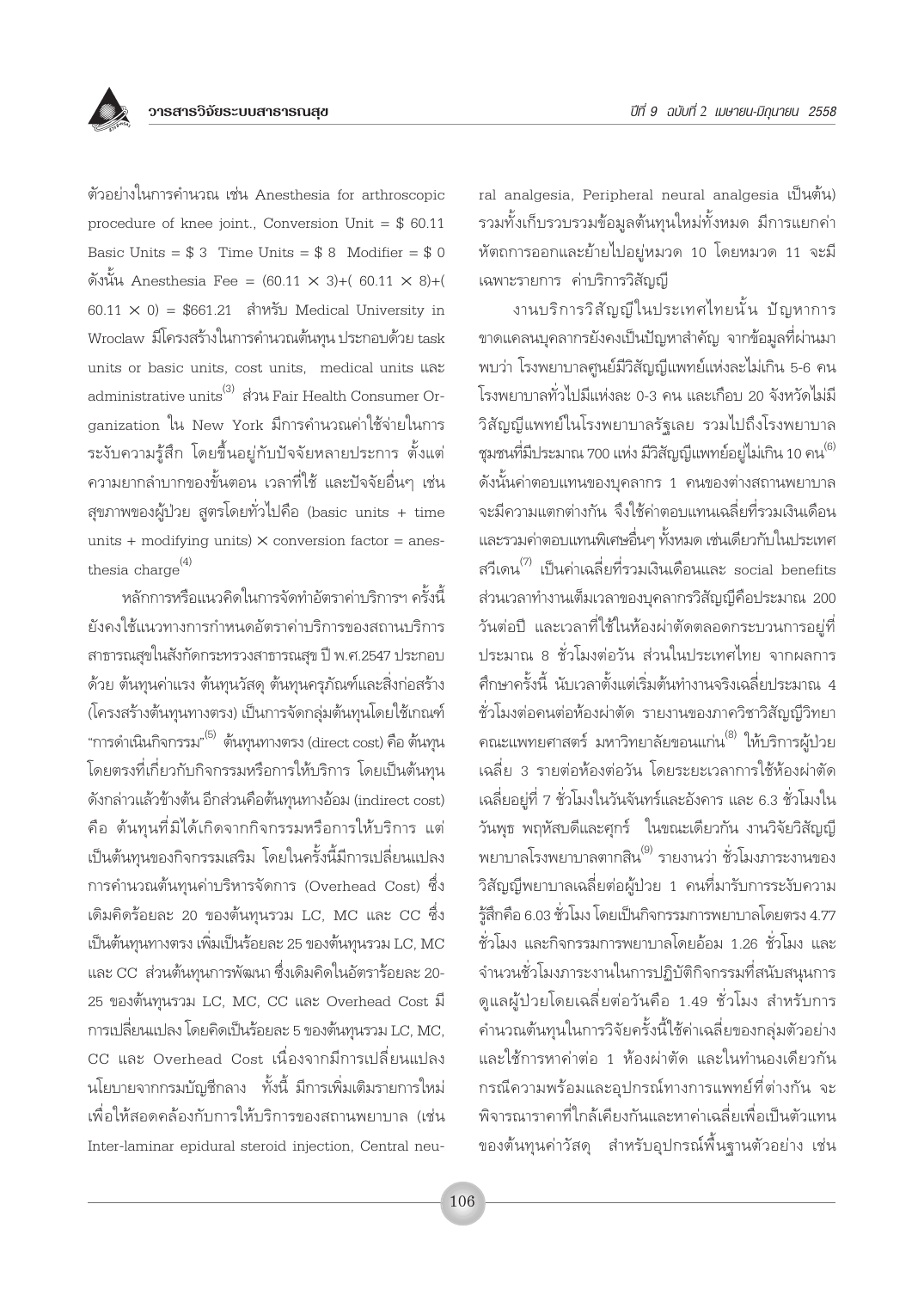Regional Anesthesia (RA)<sup>(10)</sup> 4 กลุ่ม คือ 1. Patient Disinfection (Swbs, Clamps, Forceps) 2. Local Anesthesia and Skin Incision (Injection cannulas, Syringes) 3. Cannula Sets (Continuous control, StimuLong Sono Set, Continuous Epidual Anesthesia, Epilong Soft-Tuohy, Spinal Anesthesia, Good orientation, PlexoLong NanoLine Set) 4. Catheter Fixation 5. Packing Material

เครื่องมือที่จำเป็นต้องใช้ในงานบริการวิสัญญี ได้แก่ power supply, gas supplies and suction, breathing system, ventilator, scavenging, monitors, airway equipment<sup>(11)</sup> คำนวณแยกออกเป็น 2 ส่วน เพื่อให้สอดคล้องกับ การให้บริการ คือ เครื่องมือพื้นฐาน และเครื่องมือที่ใช้เฉพาะ ทั้งนี้เครื่องมือที่มีมูลค่ามากกว่า 5,000 บาท จะคิดเป็นต้นทุน ครุภัณฑ์ หรือ CC เป็นค่าเสื่อมราคา โดยเครื่องมือพื้นฐานจะ เป็นต้นทุนทางตรงกับต้นทุนค่าแรงและค่าวัสดุ ส่วนเครื่องมือ ้ที่ใช้เฉพาะจะแยกออกมาเป็นค่าใช้เครื่องมือนั้นๆ เช่น ค่าใช้ เครื่อง facial nerve monitoring ค่าใช้เครื่อง BIS monitoring ค่าใช้เครื่อง jet ventilator ค่าใช้เครื่อง rapid infusion

อัตราส่วนโครงสร้างต้นทุนทางตรง จำแนกตาม LC : MC : CC (หน่วยต่อชั่วโมง) ในบริการหลักๆ คือ GA ซับซ้อน, RA และ LA with MAC ต้นทุนส่วนใหญ่คือค่าแรง สอดคล้อง กับรายงานการคำนวณค่าใช้จ่ายทางวิสัญญีวิทยาแบบต้นทุน ต่อหน่วย capital cost and operating cost per patient ของสถาบันประสาทวิทยา $^{(12)}$  LC ร้อยละ 48.64 เป็น Anesthesiologist ร้อยละ 19.80 Nurse anesthetist ร้อยละ 24.01 และ Nurse assistant ร้อยละ 4.83 การวิเคราะห์ต้นทุน สำหรับงานบริการทางวิสัญญี่ของโรงพยาบาลตำรวจ<sup>(13)</sup> ก็รายงาน ว่า LC คิดเป็นร้อยละ 63.97 ซึ่งเป็นต้นทุนที่สูงสุด รองลงมา คือ MC คิดเป็นร้อยละ 31.18 และ CC คิดเป็นร้อยละ 4.22 เช่นเดียวกับในเบลเยี่ยมซึ่งต้นทุนส่วนใหญ่เป็นค่าแรงของ บุคลากรวิสัญญี<sup>(14)</sup> ยกเว้นกลุ่ม GA ทั่วไป ที่มีสัดส่วน MC สูงกว่า โดย GA ซับซ้อน ใช้วิสัญญีแพทย์เฉลี่ย 1 คน วิสัญญีพยาบาลเฉลี่ย 2 คน ขณะที่ GA ทั่วไป ใช้วิสัญญีแพทย์ เฉลี่ย 0.5 คน วิสัญญีพยาบาลเฉลี่ย 1.5 คน

สำหรับค่าใช้จ่ายในการระงับความรู้สึกระหว่างการผ่าตัด มีรายงานการศึกษา Costs and Charges ผู้ป่วยใน 715 ราย<sup>(15)</sup> ของ Stanford University School of Medicine สหรัฐอเมริกา รายงานว่า ค่าใช้จ่ายดังกล่าว คิดเป็นร้อยละ 5.6 ของค่าใช้จ่าย ทั้งหมดของโรงพยาบาล

แม้การปรับอัตราค่าบริการฯ ในครั้งนี้ จะพยายามให้ เท่ากับต้นทุนที่สถานพยาบาลใช้จริงในปัจจุบัน แต่เนื่องด้วย ราคาวัสดุบางรายการอาจจะมีราคาที่สูงหรือต่ำกว่าสถาน ็พยาบาลอื่น ขึ้นอยู่กับการต่อรองในกระบวนการจัดซื้อของ สถานพยาบาลนั้นๆ เช่น Anesthetic Circuit หรือ Mask (vent) ดังนั้นจะใช้ค่าเฉลี่ยเช่นเดียวกัน ทั้งนี้จากข้อมูล พบว่า สถานพยาบาลบางแห่งใช้ทรัพยากรเกิน จึงมีข้อเสนอจากคณะ กรรมการว่า ควรยึดแนวการปภิบัติตาม Guideline เป็นแนวทาง เช่น จำนวนวัสดุที่ใช้ในแต่ละครั้ง หรือระยะเวลาในการให้ บริการแต่ละครั้งแต่ละรายการ เพื่อแก้ปัญหาดังกล่าว

ในบางกรณีที่มีต้นทุนค่าใช้จ่ายในการให้บริการสูงกว่า อัตราที่สถานพยาบาลเรียกเก็บ ทำให้สถานพยาบาลต้องแบก รับค่าใช้จ่ายดังกล่าว สำหรับประเทศไทย ยังไม่มีแนวทางการ แก้ไขอย่างเป็นรูปธรรม แต่ในประเทศเพื่อนบ้านอย่างสิงคโปร์ ใช้ระบบ Medishield สำหรับผู้ที่เจ็บป่วยด้วยโรคที่มีค่าใช้ จ่ายในการรักษาพยาบาลสูงมาก โดยมีลักษณะคล้ายกรมธรรม์ ของบริษัทเอกชน $^{(16)}$  ส่วนประเทศในแถบอเมริกาและยุโรป $^{(17)}$ ใช้วิธีการทำผ่าตัดแบบผู้ป่วยนอกหรือ ambulatory surgery เป็นอีกทางเลือกหนึ่งที่ใช้กันอย่างแพร่หลาย โดยมุ่งลดค่าใช้ จ่ายในการอยู่โรงพยาบาล ลดอัตราการติดเชื้อและช่วยให้ ผ้ป่วยกลับไปทำงานได้เร็วขึ้น ทางเลือกนี้เพิ่มจากร้อยละ 20 ในปีค.ศ.1981 เป็นร้อยละ 69 ในปีค.ศ.1996 สำหรับประเทศ ไทยต้องพิจารณาบริบทและความเป็นไปได้ หากจะนำระบบมา ประยุกต์ใช้ เพื่อไม่ให้เกิดผลกระทบต่อการให้บริการของ สถานพยาบาล หรือเกิดการลดหรือลิดรอนสิทธิของข้าราชการ รวมทั้งผลกระทบทางด้านการเงินการคลังของประเทศ ทั้งนี้ การดำเนินการของสถานพยาบาล<sup>(18)</sup> ควรจะต้องมีประสิทธิภาพ และคุ้มค่ากับการลงทุน และสามารถตอบสนองต่อความ